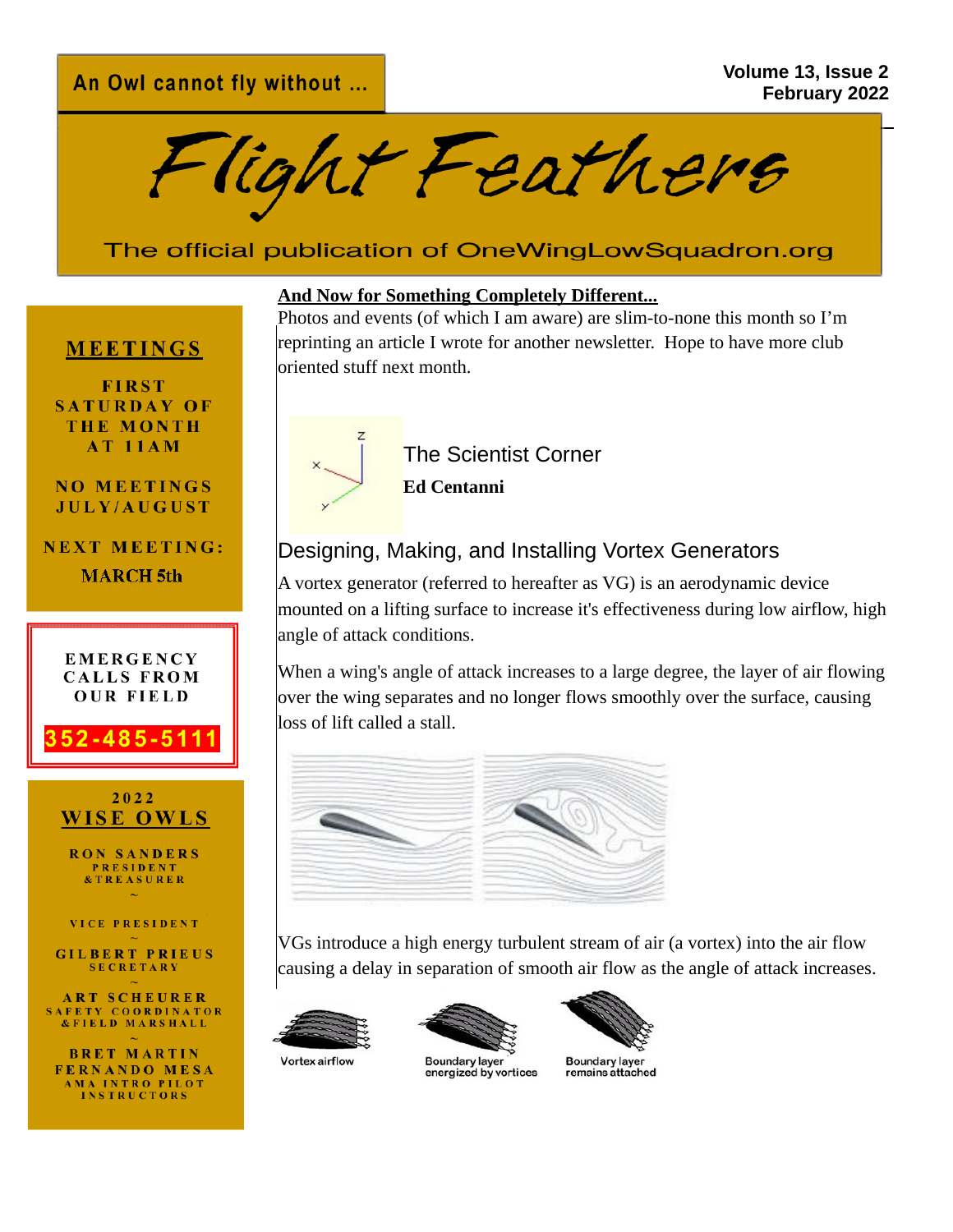



Here's an image of VGs in action on the wing tips of an RC airplane:

Notice how the tufts (showing airflow) are straight behind the VGs at the wing tip and in mixed directions on the rest of the wing.

VGs are not only used to lower stall speed or stop tip stalls. If placed directly in front of the hinges of control surfaces (ailerons, elevators, and rudders) they help keep the control surfaces from stalling at low speeds or high deflection. This will increase overall control of the aircraft during extreme maneuvers and help your aircraft make you look even better than you really are.

## Designing VGs

Simply scaling down the size of VGs found on full-sized aircraft is not an optimal solution. Air density doesn't scale down for RC aircraft – at least not on this planet. So here are some simple quick design rules for creating your own VGs that are suitable for RC sized aircraft. I placed some references at the end of the article that I used to derive the design rules for those gentle readers who may wish to wallow in the math behind them.

**Step 1.** Determine your shape. There are many different shapes used for vortex generators. Triangle blocks, vanes with an array of shapes – tapered or not. What I suggest is a simple rectangular vane. It's easy to make and install. Studies on ¼ and less scale wings have shown that shaping them into vertical triangles, tapered leading edges or even curved leading edges does not significantly improve their effectiveness or decrease drag.

**Step 2.** Determine the dimensions of your VG – length and height. The length (leading edge to trailing edge of the VG) should be between 5-8% of the chord (length from leading edge to trailing edge ) of your wing. Length of the VG will help determine the placement also. VG height is an interesting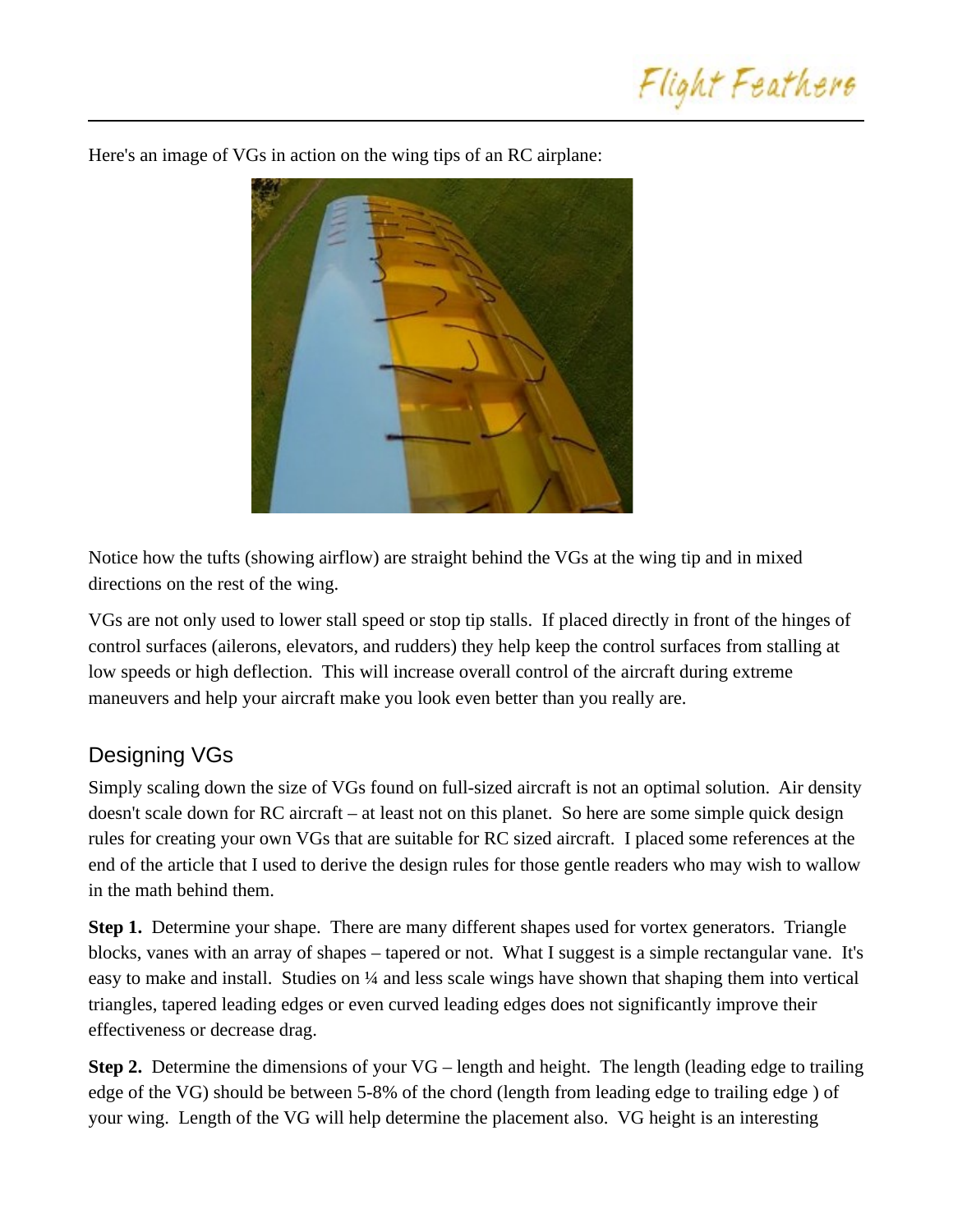mystery. Theoretically the optimum height should be within the boundary layer height – typically 80% of the boundary layer height. On RC sized aircraft the boundary layer is extremely short – too short to be practical. However tests have shown that a VG height as much as 200% taller than the boundary layer can have very effective (almost identical) mixing qualities. So just make it 1/8" (3-4mm) or so for practical fabrication.

**Design Example:** For a wing with a 10" chord let's use 7% of the chord:  $10 * 0.07 = 0.7$ " or 17.78mm. So we have a rectangle VG with a length of 0.7" (17.78mm) and a height of 1/8" or 3.177mm. For wings that taper use the wing chord at the point where the VG will be installed – usually the tip area.

**Step 3.** Determine the VG placement on the wing. VG placement includes the 1) distance the VG leading edge is back from the wing leading edge, 2) the span-wise spacing of the VGs along the wing, and 3) the angle of incidence (rotation from straight into the wind). Warning: here comes some algebra. The VG leading edge should be placed at a point that is  $.16*(WC - VGC)$ . That means 16% times the Wing Chord minus the VG Chord.

*Design Example:* For a wing chord of 10" and a VG chord of 0.7" the math is .16 \* (10 – 0.7) or 1.488" (call it 1.5") from the wing leading edge.

Span wise spacing is determined by a rather complex formula that can be summarized by just using the VG chord as the spacing value  $-1.5$ ". That is the distance between the centers of VGs – remember the VG have an angle of incidence – the leading and trailing edges are not the same distance from each other. Like this:  $\wedge \wedge \wedge$  Only the centers are the same distance from each other and that is where the spacing is measured. The spacing can be anywhere from  $80 - 120$  % of the VG chord.

The angle of incidence can be anywhere from 15-18 degrees. 15 degrees is probably best.

### Making the VGs

You can make them out of any material that is stiff enough to stay straight in the wing flow. I recommend making them out of styrene plastic. Easy and quick to shape the parts (just a bunch of rectangles). Use a thin rectangular mounting sheet, mark the placement of the VGs on the sheet and